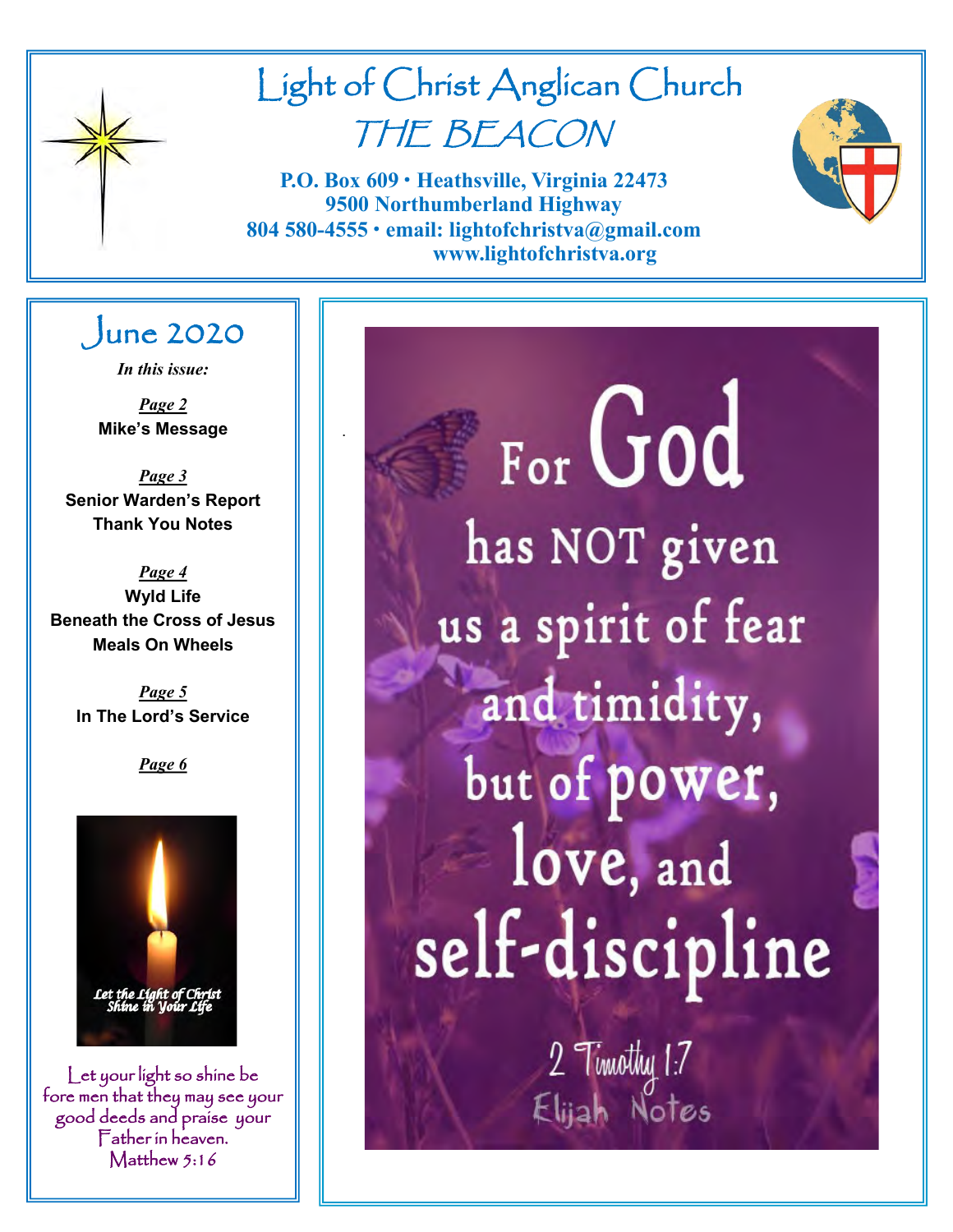

John 4:23: *"But the hour is coming, and is now here, when the true worshipers will worship the Father in spirit and truth, for the Father is seeking such people to worship him."*

One of my favorite stories from the Gospels is in John 4, Jesus' encounter with the Samaritan women at the well. I'm taking for granted that most people reading this are well familiar with the story but if not go read it first and then come back to this. Jesus and his disciples were heading back to Galilee and Jesus decided to go through Samaria, which was shorter. This was something that Jews didn't do, they would go a much longer, indirect route because of their hatred of the Samaritans. The Samaritans were descendants of the Israelites of the Northern kingdom who had intermarried with foreign settlers and were considered defiled and unclean. Apparently, if a Jew encountered a Samaritan they risked being ritually unclean from, I guess spiritual germs.

Because of this there would have been an enormous religious barrier between this woman and Jesus. Instead of pulling away, Jesus initiates the conversation with the woman which of course surprised her. As you read the story it becomes increasing obvious that there were a lot of barriers between the woman and Jesus or for that matter, between the woman and those in her own town. She had been married four times and was currently living with a man who was not her husband. That's why she was coming to the well during the heat of the day. She wasn't welcome to come in the cool morning to be with the other women in town who considered themselves more respectable. Jesus had come to knock down the barriers and invite the woman to be a worshipper of God in both Spirit and truth.

Actually, the differences between the Jews and Samaritans were not so great that there should have been hatred and antagonism between them. In fact, the Samaritans also worshipped God and held to Moses' writings in the Pentateuch.

Jesus not only initiates conversation with the

woman but asks her for a drink of water from a ladle that she had in her hand. He wasn't concerned about spiritual germs or her lineage or the fact that she was immoral, he had come to set her free. The really amazing part of the story is the conclusion. After her encounter with Jesus, she ran back to town and told everyone of her encounter with him. They came from the town and had their own encounter with Jesus. He stayed with them for two days and many more became believers in him. The very person who had been the outcast, became the first evangelist because that's what an encounter with Jesus can do.

Recently, I've been thinking a lot about the issue of "social distancing." I know it's necessary for now and I'm not trying to discourage it. It's just that it feels like the opposite of what our goal is with presenting Jesus to those who are lost, or suffering.

Today, Joshua, a young man from around here came to the church looking for help for himself and his little family. He has a job but didn't have money enough to buy food, diapers, formula for his baby and gas for his car. He wasn't wearing a mask (Joyce and I were) but he kept his distance while sharing his story. I decided not to worry about it. He had a need financially, but his greatest need was for someone to see him - really see him, - and to care enough about him and his family to help. I helped him financially and then prayed for him. He had such a sweet spirit and when I finished he had tears streaming down his face and looked relieved. He said that he was dreading going home today with nothing in his hands to help relieve the stress of poverty. When he left, I felt God's love for him and thought of Jesus' response to the woman at the well

No matter who you are, when you come into the presence of God, you come as one who needs him desperately. It's a level playing field at the foot of the cross and none of us comes bringing anything that God needs. The truth is that we all need to be seen - really seen and for someone to listen and respond with the love of God. There is no shortage of people needing God's children to listen - really listen and then help if they can.

The one thing that the Coronavirus has taught us is that Covid-19 is not a respecter of persons. We all need to be careful but not to the extent that we miss the opportunity to be Christ to those around us. Shalom!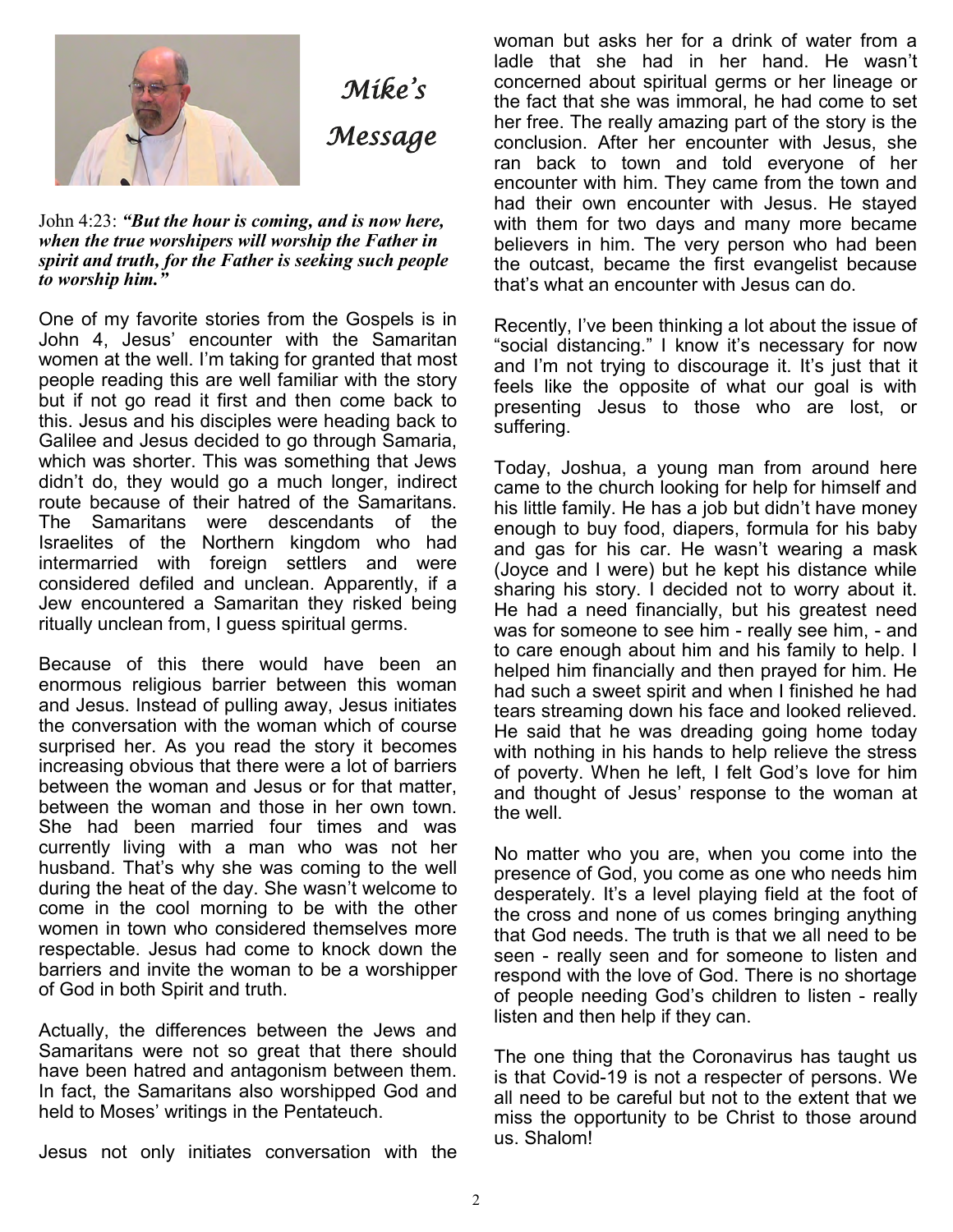

# *Senior Warden's Column*

Your vestry and other church members have been busy working with Mike to get LOC open for services again. We have firm guidance from Governor Northam

and Bishop John Guernsey on how to safely open churches, and we are implementing these guidelines to ensure a safe and pleasant environment when we open the church on May 24th.

We do have Bishop Guernsey's approval to open on Sunday. We will stay in touch with church and Virginia government officials to ensure we comply with current guidance and changes that may occur in the future. Sound complex?? Not too complex to help keep our parishioners healthy.

We know some of you want to be extra careful and we will continue to provide online weekly services, including communion, as we have for the past several Sundays. Covid-19 has and is presenting leadership challenges heretofore unknown or even considered. The Lord has encouraged us to "think outside the normal box," and we are doing that so we can provide church services safely.

The vestry has and continues to review operating expenses to reduce costs as much as possible. With your generous support we are staying in balance with our approved budget. Please continue to support LOC as you have in the past.

If you have questions about Sunday services, please ask, and we will do our best to address them. Lord willing, we will have a special time of worship and fellowship on May 24th and each Sunday thereafter.

Blessings,

George Beckett





*Dear Ones,*

*These past weeks have been an incredible period time for me. Despite anxiety and the pain of separation, there have been so many blessings. God does provide- even the small things. My cup runneth over.*

*Your encouragement, faithful prayers, and support have been so touching. They have been a source of comfort to me and our family.*

*It was very humbling to see so many of you on the hill and parking lot on Saturday. I shall keep that memory always in my heart always. I also felt the presence of many of you who were with me in spirit.*

*My only regret was my inability to stay at church to give you a hug and express my gratitude. However, once again, the plague on our land intervened.*

*You, my cherished church family, have been a shining example of the love of Christ to our family.*

*May our Lord bless each and everyone of you. Barbara*

*We would like to sincerely thank everyone for their overwhelming love and support during this difficult time. We are richly blessed to have had such an amazing father, and also wonderful parents that shared a fairy tale life together. There are not enough words to let you know how grateful we are for all the compassion for our mother, who has been wrapped in the warmth of your prayers, comforted by your beautiful stories and deeply touched by the kind messages that have been overflowing.* 

*With love and many blessings, Richard IV, Jeff and Jennifer*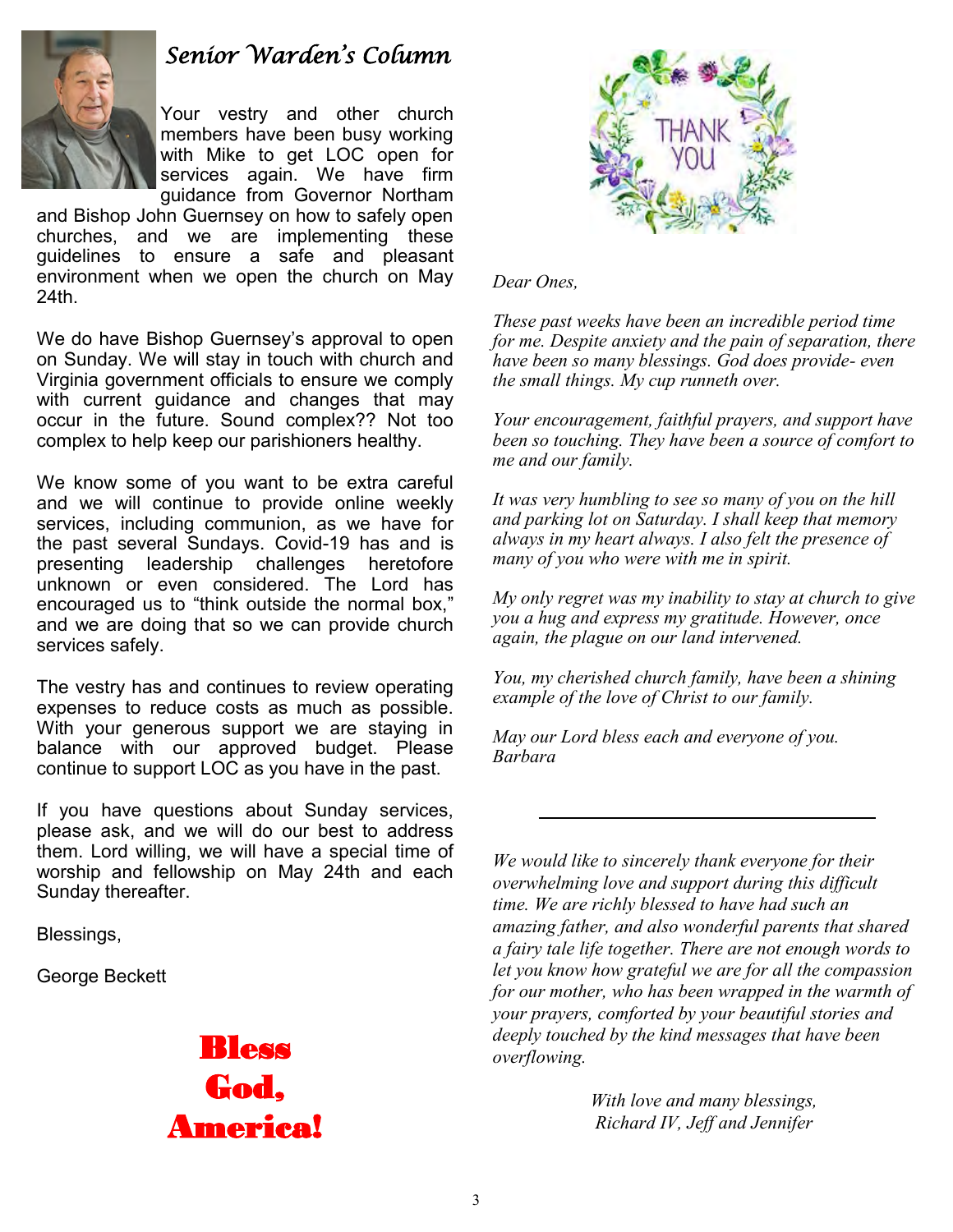# *Wyld Life*

# *Beneath the Cross of Jesus*



Thank you for your continued support of Northumberland Wyldlife and Young Life! We pray that you are continuing to stay healthy and safe during this time. We wanted to share with you how we have been able to serve students in Northumberland County over the past month.

We have continued to use technology to meet with students. We had two Club meetings using Zoom with about 10 students joining us each time. In addition to a Zoom version of our Clubs, we've been having virtual hang outs, including a couple of girls' spa nights and a night of building blanket forts. Every Friday afternoon, students have joined us for Campaigners, our small group Bible study. This month, we started a series on the "I Am" statements that Jesus makes about himself in Scripture. Also, we did another Bible study through the YouVersion Bible app called "The Beginners Guide to Connecting with God." Through the study, one student said that they've learned that God "will always be with us and He never leaves our side."

During this time, we ask that you continue to join us in prayer. First, for our fundraising efforts. Our virtual banquet was successful, but we are still in need of securing the last bit of our budget. Second, for our summer camping trip. While we are unable to have the traditional Young Life camping experience this summer, we are prayerfully considering safe alternatives, either regionally or locally. Lastly, please pray for wisdom as we look into starting ministry in the summer. While we are eager to get back to spending time with our students, it is important that we are mindful of the health and wellbeing of everyone, as well as state and local health guidelines. Thank you for your continued partnership in God's work!



Can't go inside Light of Christ to worship Jesus? Try outside! Begin at the Flag: "Praise to the Lord the Almighty the King of Creation." While you are walking thru the labyrinth, the names of the plants and their Biblical verses are along the sides of your path. At the end

of your meandering is a bench facing the cross on the church. All the plants are not planted yet, as I am having a hard time finding the ones I am looking for. If anyone wants to contribute please call me; I have a list. The Meditation Walk is not quarantined and is available 24/7!



Volunteers are urgently needed to be part of LOC's participation in the county's Meals On Wheels program. Interested? Contact Lynn or Howard York at 804-529-5622.



We are hoping to soon re-open our thrift shop with our wonderful Spring clothes - look for the announcement that we are opening.

In the meantime, be thinking about becoming

a volunteer if you are new to our church. We are open Wednesday through Saturday from 10:00 am until 4:00 pm. Shifts are four hours long: 10:00-1:00 or 1:00-4:00 and you can either work at the register or work in the back, sorting donations. Please call Suzy Norman for more information - 436-6364.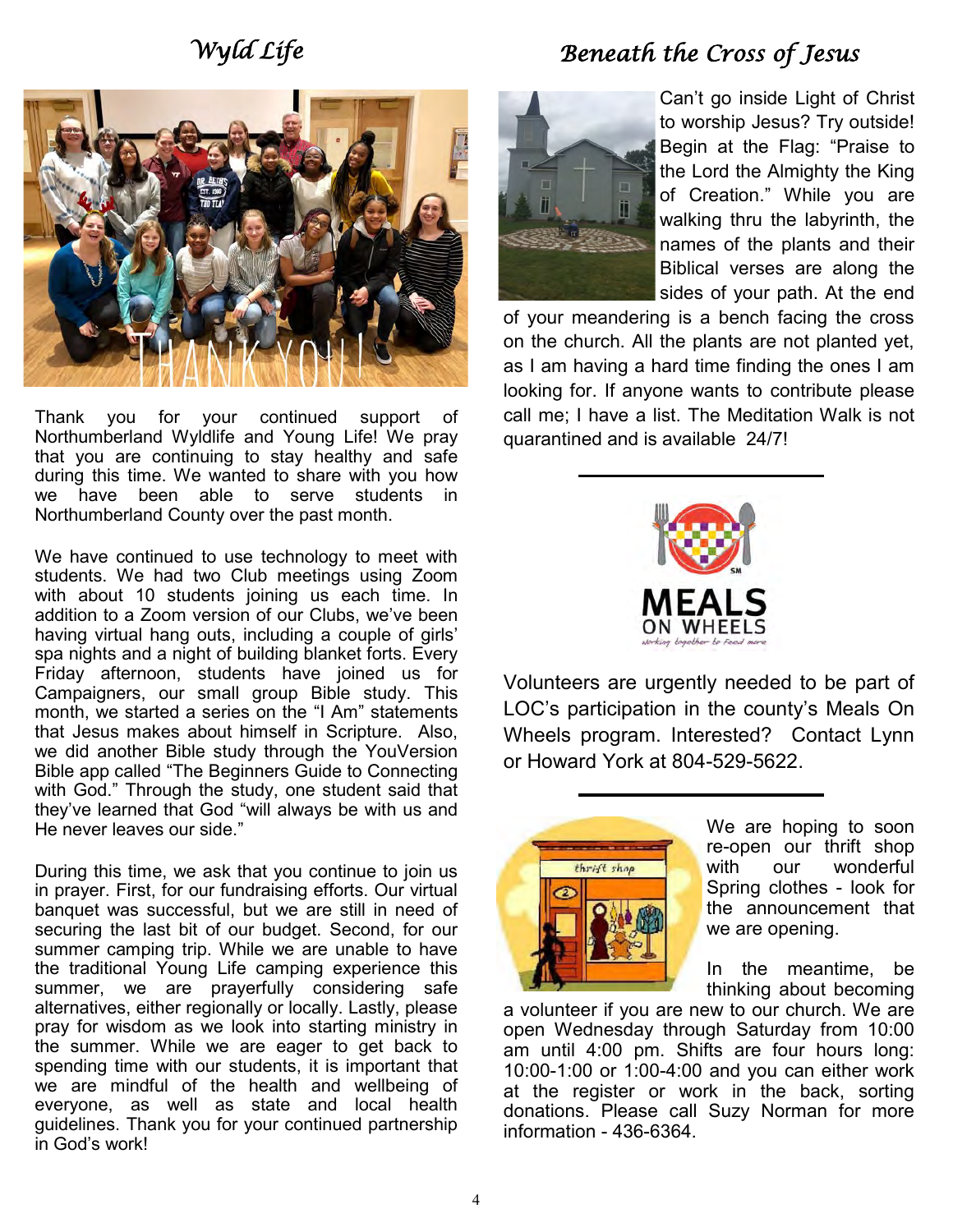# **IN THE LORD'S SERVICE**

**NOTE: This schedule is based on regular services. Due to Covid-19, we may have to make adjustments. Thank you in advance for you patience and understanding. Joyce** 

# **Acolytes**

June 7 Ed Feddeman June 14 Jane Wrightson June 21 Marie Carstensen June 28 Anna Brennan

#### **Lesson Readers**

June 7 Jim Conley (L) Lyn Conley (P) June 14 Julie Pritchard (L) Ed Feddeman (P) June 21 Jeanne Hickey (L) Bart Morrison June 28 Tony Blackstone (L) Joan Blackstone (P)

#### **Eucharist Ministers**

June 7 Tony Blackstone, Lucy Logan

- June 14 Constance McDearmon, Tom Zamaria
- June 21 Frank McCarthy, Lucy Logan
- June 28 Constance McDearmon, Bart Morrison

#### **Ushers**

June 7 Tom & Alison Kimmitt June 14 Jim Logan, Howard York June 21 Doug & Courtney Ludeman June 28 Ed Feddeman, George Beckett

### **Altar Guild**

June 7 Suzy June 14 Anna June 21 Wendy and Donna June 28 Julie

#### **Altar Rail Ministers**

June 7 George Beckett, Agnes Burke June 14 Steve Proctor, Donna Soule June 21 Teresa Moffitt, Ernie Proctor June 28 Walt & Phyllis TeStrake

#### **Greeters**

June 7 Julie Pritchard June 14 Lynn York June 21 Anna Brennan June 28 Cheryl Swann

**Editors Note:** Thank you to all who submitted their stories in last month's newsletter on how they were keeping up with their spirituality during this time of social distancing; they were truly inspirational. I neglected to mention that the idea to ask how you were keeping up your spiritual life during this lockdown time came from Margaret Radcliffe. She is always giving me encouragement and ideas. Bless you, Margaret.

#### **Tellers**

- June 7 Courtney Ludeman, Bob Norman
- June 14 Courtney Ludeman, Jan Beckett
- June 21 Courtney Ludeman, Priscilla Williams
- June 28 Courtney Ludeman, Pam Smith

#### **Vestry Person on Duty**

- June 7 George Beckett June 14 Anna Brennan
- June 21 Alison Kimmitt
- June 28 Carl Smith

#### **Nursery - closed**

- June 7
- June 14

June 21

June 28

#### **June Birthdays**

- June 1 Lynn York, Betty Cralle
- June 4 Luke Riddell
- June 6 Susan Read<br>June 15 Sophia Haml
- June 15 Sophia Hamlett
- **Fred Wimberly**
- June 20 Tommy & Timmy Kimmitt
- June 21 Lyn Conley, Ellen Zamaria
- June 23 Lynne Cerar
- June 25 Christopher Cralle
- June 28 Judy LeHardy, Jeanne Hickey,

Fr. Edward Moore

**O God, our times are in your hand: Look with favor, we pray, on your servants named above, as they begin another year. Grant that they may grow in wisdom and grace, and strengthen their trust in your goodness all the days of their lives; through Jesus Christ our Lord. Amen.**

#### **June Anniversaries**

- June 5 Katrina and Daniel Mochamps
- June 7 Ellie and Max Knight
- June 9 Sandra and Ben Ward<br>June 15 Fleanor and George S
- **Eleanor and George Semerjian**
- June 24 Tom & Elaine Price:
	- Priscilla and Harrison Williams

**O God, you have so consecrated the covenant of marriage that in it is represented the spiritual unity between Christ and his Church: Send your blessing upon these your servants [as they begin another year], that they may so love, honor, and cherish each other in faithfulness and patience, in wisdom and true godliness, that their home may be a haven of blessing and peace; through Jesus Christ our Lord, who lives and reigns with you and the Holy Spirit. Amen.**